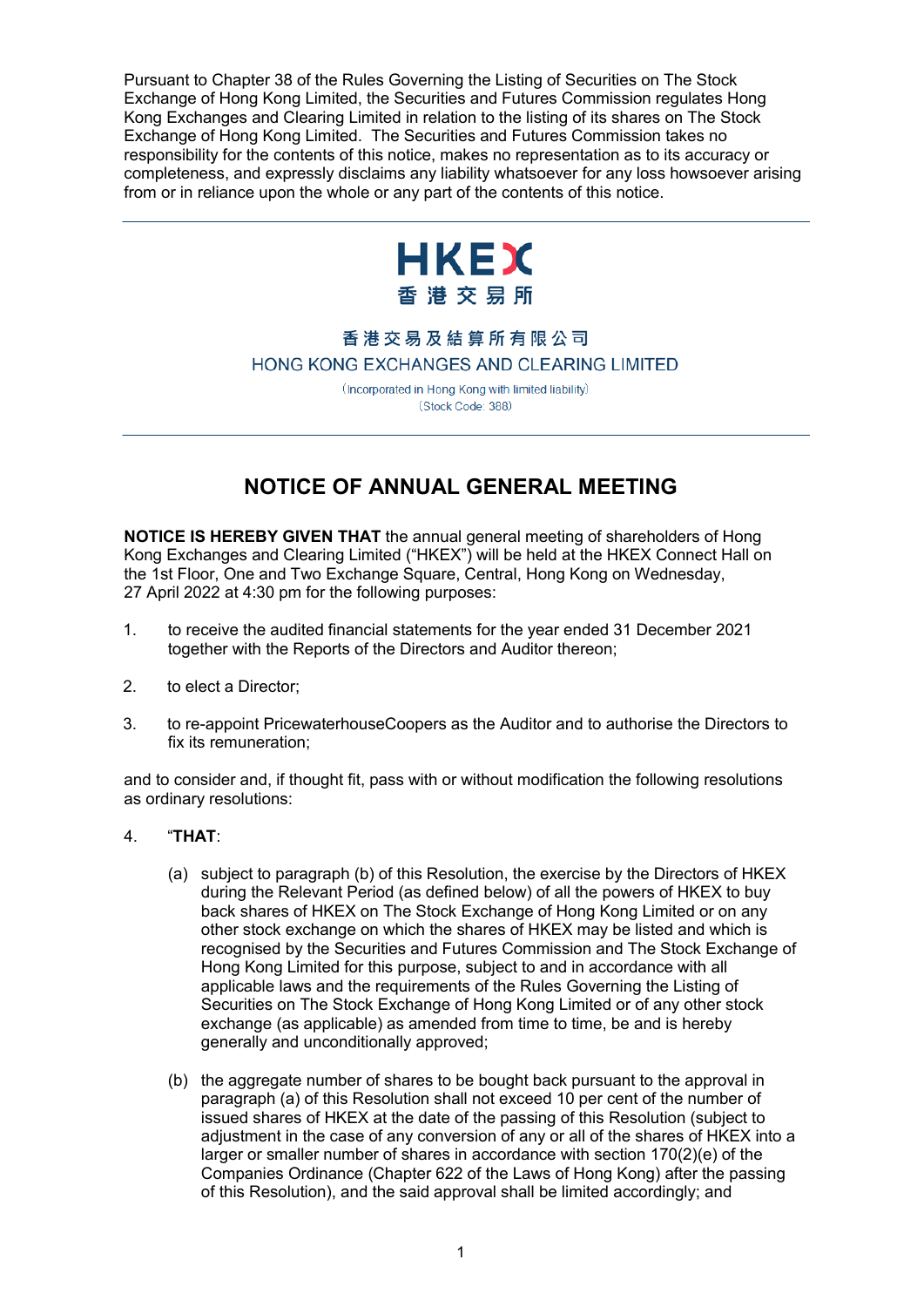(c) for the purposes of this Resolution:

"Relevant Period" means the period from the passing of this Resolution until the earlier of:

- (i) the conclusion of the next annual general meeting of HKEX;
- (ii) the expiry of the period within which the next annual general meeting of HKEX is required by law to be held; and
- (iii) the passing of an ordinary resolution by shareholders of HKEX in general meeting revoking or varying the authority given to the Directors of HKEX by this Resolution."

## 5. "**THAT**:

- (a) subject to: (i) compliance with the prevailing requirements of the Rules Governing the Listing of Securities on The Stock Exchange of Hong Kong Limited; and (ii) paragraphs (b) and (c) of this Resolution, the exercise by the Directors of HKEX during the Relevant Period (as defined below) of all the powers of HKEX to allot, issue and deal with additional shares of HKEX, to grant rights to subscribe for, or convert any security into, shares in HKEX (including the issue of any securities convertible into shares, or options, warrants or similar rights to subscribe for any shares) and to make or grant offers, agreements and options which would or might require the exercise of such power(s) during or after the end of the Relevant Period, be and is hereby generally and unconditionally approved;
- (b) other than in respect of an Excluded Issue (as defined below), the aggregate number of shares allotted or agreed conditionally or unconditionally to be allotted (whether pursuant to an option or otherwise) by the Directors of HKEX pursuant to the approval in paragraph (a) of this Resolution shall not exceed 10 per cent of the number of issued shares of HKEX at the date of the passing of this Resolution (subject to adjustment in the case of any conversion of any or all of the shares of HKEX into a larger or smaller number of shares in accordance with section 170(2)(e) of the Companies Ordinance (Chapter 622 of the Laws of Hong Kong) after the passing of this Resolution);
- (c) other than in respect of an Excluded Issue (as defined below), any shares of HKEX to be allotted and issued (whether wholly or partly for cash or otherwise) pursuant to the approval in paragraph (a) of this Resolution shall not be at a discount of more than 10 per cent of the Benchmarked Price (as defined below) of such shares of HKEX; and
- (d) for the purposes of this Resolution:

"Benchmarked Price" means the higher of:

- (i) the closing price of the shares of HKEX as quoted on The Stock Exchange of Hong Kong Limited on the date of the agreement involving the relevant proposed issue of shares of HKEX; and
- (ii) the average closing price as quoted on The Stock Exchange of Hong Kong Limited of the shares of HKEX for the five trading days immediately preceding the earlier of the date: (A) of announcement of the transaction or arrangement involving the relevant proposed issue of shares of HKEX, (B) of the agreement involving the relevant proposed issue of shares of HKEX and (C) on which the price of shares of HKEX that are proposed to be issued is fixed.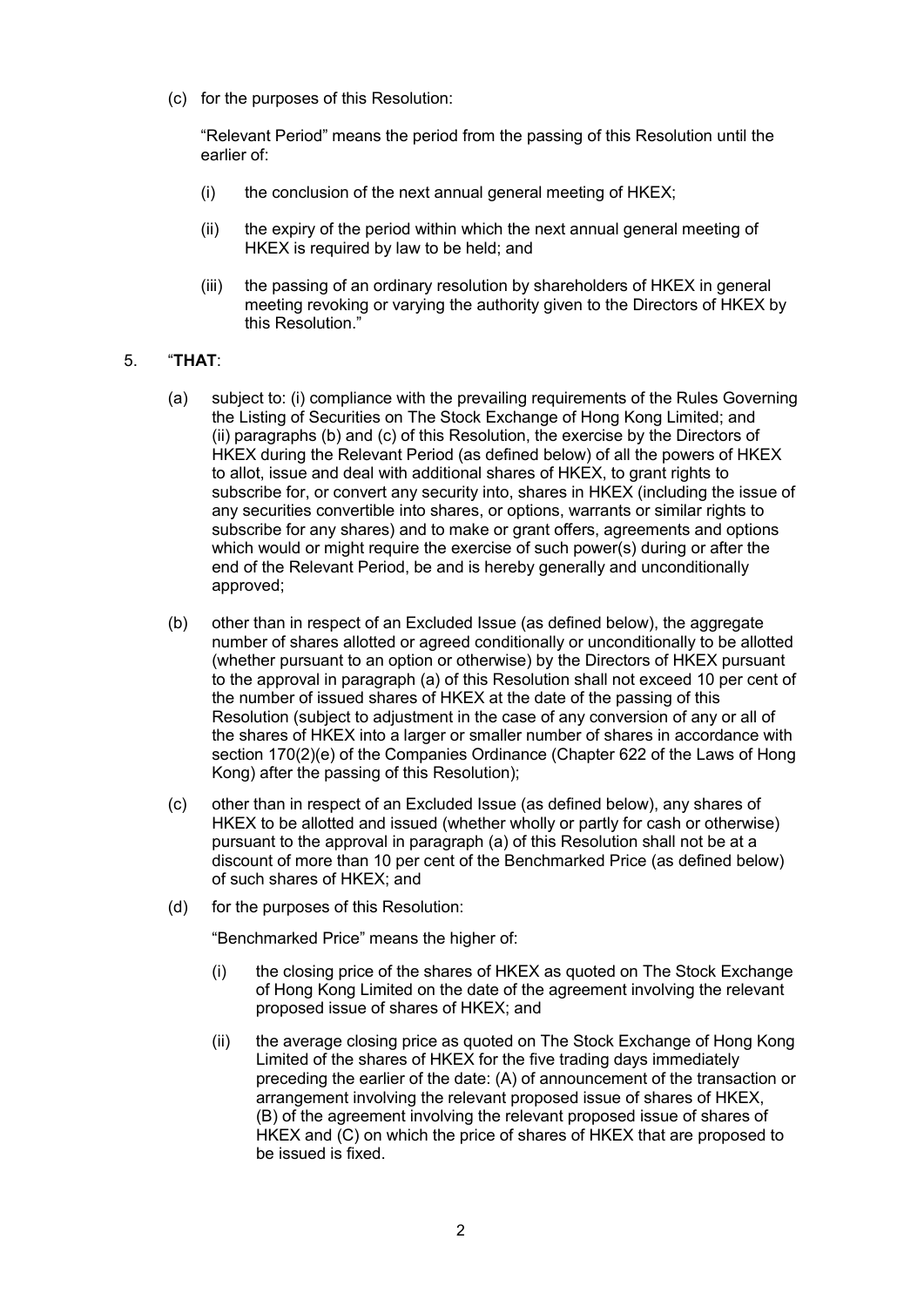"Excluded Issue" means:

- (i) a Rights Issue (as defined in this paragraph (d) below);
- (ii) any scrip dividend or similar arrangement pursuant to the Articles of Association of HKEX from time to time; or
- (iii) the exercise of rights of subscription or conversion under the terms of any options, warrants or similar rights granted by HKEX or any securities which are convertible into shares of HKEX.

"Relevant Period" means the period from the passing of this Resolution until the earlier of:

- (i) the conclusion of the next annual general meeting of HKEX;
- (ii) the expiry of the period within which the next annual general meeting of HKEX is required by law to be held; and
- (iii) the passing of an ordinary resolution by shareholders of HKEX in general meeting revoking or varying the authority given to the Directors of HKEX by this Resolution.

"Rights Issue" means an offer of shares of HKEX or an issue of options, warrants or other securities giving the right to subscribe for shares of HKEX, open for a period fixed by the Directors of HKEX to holders of shares of HKEX on the register of members on a fixed record date in proportion to their then holdings of such shares of HKEX (subject to such exclusions or other arrangements as the Directors of HKEX may deem necessary or expedient in relation to fractional entitlements or having regard to any restrictions or obligations under the laws of, or the requirements of any recognised regulatory body or any stock exchange in, any territory outside Hong Kong)."

- 6(a). "**THAT** unless shareholders of HKEX in general meeting otherwise determine, remuneration of HK\$250,000 and HK\$160,000 respectively be payable to the chairman and each of the other members (being Non-executive Directors of HKEX) of the Listing Operation Governance Committee of HKEX for the period from the conclusion of each annual general meeting of HKEX held in 2021 or after to the conclusion of the annual general meeting of HKEX to be held in the immediately following year, provided that such remuneration be payable in proportion to the period of service if a committee member who has not served the entire period."
- 6(b). "**THAT** until shareholders of HKEX in general meeting otherwise determine, remuneration of HK\$3,500,000 and HK\$920,000 respectively be payable to the Chairman and each of the other Non-executive Directors of HKEX, for the period from the conclusion of each annual general meeting of HKEX held in 2022 or after to the conclusion of the annual general meeting of HKEX to be held in the immediately following year, provided that such remuneration be payable in proportion to the period of service if the Chairman or a Non-executive Director has not served the entire period."
- 6(c). "**THAT** until shareholders of HKEX in general meeting otherwise determine, remuneration of (i) HK\$300,000 and HK\$180,000 respectively be payable to the chairman and each of the other members in respect of each committee that such person is the chairman or member (being Non-executive Directors of HKEX) of the Audit Committee, Remuneration Committee and Risk Committee of HKEX, and (ii) HK\$250,000 and HK\$170,000 respectively be payable to the chairman and each of the other members in respect of each committee that such person is the chairman or member (being Non-executive Directors of HKEX) of the Board Executive Committee, Corporate Social Responsibility Committee, Investment Committee, Listing Operation Governance Committee and Nomination and Governance Committee of HKEX, for the period from the conclusion of each annual general meeting of HKEX held in 2022 or after to the conclusion of the annual general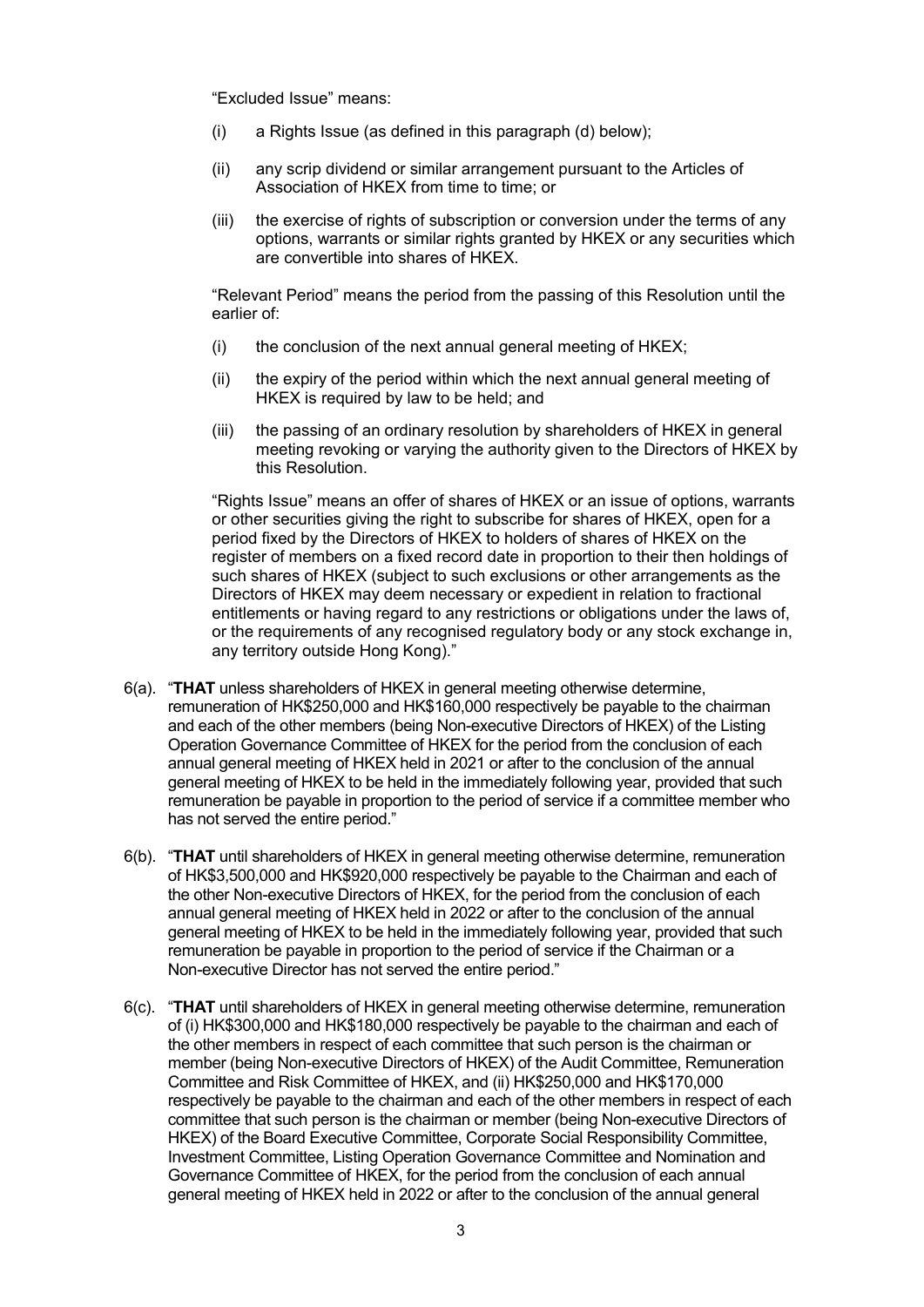meeting of HKEX to be held in the immediately following year, provided that such remuneration be payable in proportion to the period of service if a committee member has not served the entire period."

By Order of the Board **HONG KONG EXCHANGES AND CLEARING LIMITED David Fu** Group Company Secretary

Hong Kong, 16 March 2022

Notes:

- (1) An eligible shareholder is entitled to appoint one or more proxies to attend, speak and vote in his/her stead at the above meeting (or at any adjournment of it) provided that each proxy is appointed to exercise the rights attached to a different share or shares held by the shareholder. The proxy does not need to be a shareholder of HKEX. It is possible that shareholders and/or their representatives may not be able to attend in person at the venue of the above meeting depending on prevailing Government regulations. Shareholders are strongly encouraged to appoint the chairman of the above meeting as their proxy to vote on the resolutions, instead of attending the above meeting in person.
- (2) Where there are joint registered holders of any shares, any one of such persons may vote at the above meeting (or at any adjournment of it), either personally or by proxy, in respect of such shares as if he/she were solely entitled thereto but the vote of the senior holder who tenders a vote, whether in person or by proxy, will be accepted to the exclusion of the vote(s) of the other joint holders and, for this purpose, seniority shall be determined by the order in which the names stand in the register of members of HKEX in respect of the relevant joint holding.
- (3) In order to be valid, the signed and completed proxy form must be deposited at HKEX's registrar, Hong Kong Registrars Limited, at 17M Floor, Hopewell Centre, 183 Queen's Road East, Wan Chai, Hong Kong at least 48 hours (excluding any part of a day that is a public holiday) before the time appointed for holding the above meeting or adjourned meeting (as the case may be). If a proxy form is signed by an attorney of a shareholder who is not a corporation, the power of attorney or other authority under which it is signed or a certified copy of that power of attorney or authority (such certification to be made by either a notary public or a solicitor qualified to practice in Hong Kong) must be delivered to HKEX's registrar together with the proxy form. In the case of a corporation, the proxy form must either be executed under its common seal or be signed by an officer or agent duly authorised in writing.
- (4) For the purpose of determining shareholders' eligibility to attend, speak and vote at the above meeting (or at any adjournment of it), the register of members of HKEX will be closed as set out below:

Latest time to lodge transfer documents for registration with HKEX's registrar

At 4:30 pm on Thursday, 21 April 2022

Closure of register of members **Friday, 22 April 2022** to **Friday**, 22 April 2022 to

Wednesday, 27 April 2022 (both dates inclusive)

Record date Wednesday, 27 April 2022

During the above closure period, no transfer of shares will be registered. To be eligible to attend, speak and vote at the above meeting (or at any adjournment of it), all properly completed transfer forms accompanied by the relevant share certificates must be lodged for registration with HKEX's registrar, Hong Kong Registrars Limited, at Shops 1712-1716, 17th Floor, Hopewell Centre, 183 Queen's Road East, Wan Chai, Hong Kong no later than the aforementioned latest time.

(5) As the service term of Apurv Bagri will expire at the conclusion of the above meeting, there will be a vacancy on the Board to be filled at the above meeting. If a shareholder wishes to nominate a person to stand for election as a Director, (i) his/her notice of nomination; and (ii) a notice executed by the nominated candidate of his/her willingness to be appointed together with (A) that candidate's information as required to be disclosed under Rule 13.51(2) of the Rules Governing the Listing of Securities on The Stock Exchange of Hong Kong Limited ("Listing Rules"), and (B) the candidate's written consent to the publication of his/her personal data, have to be validly given to the Group Company Secretary **no later than Wednesday, 23 March 2022** at 8/F, Two Exchange Square, 8 Connaught Place, Central, Hong Kong. Further details are set out in Appendix I to the circular dated 16 March 2022.